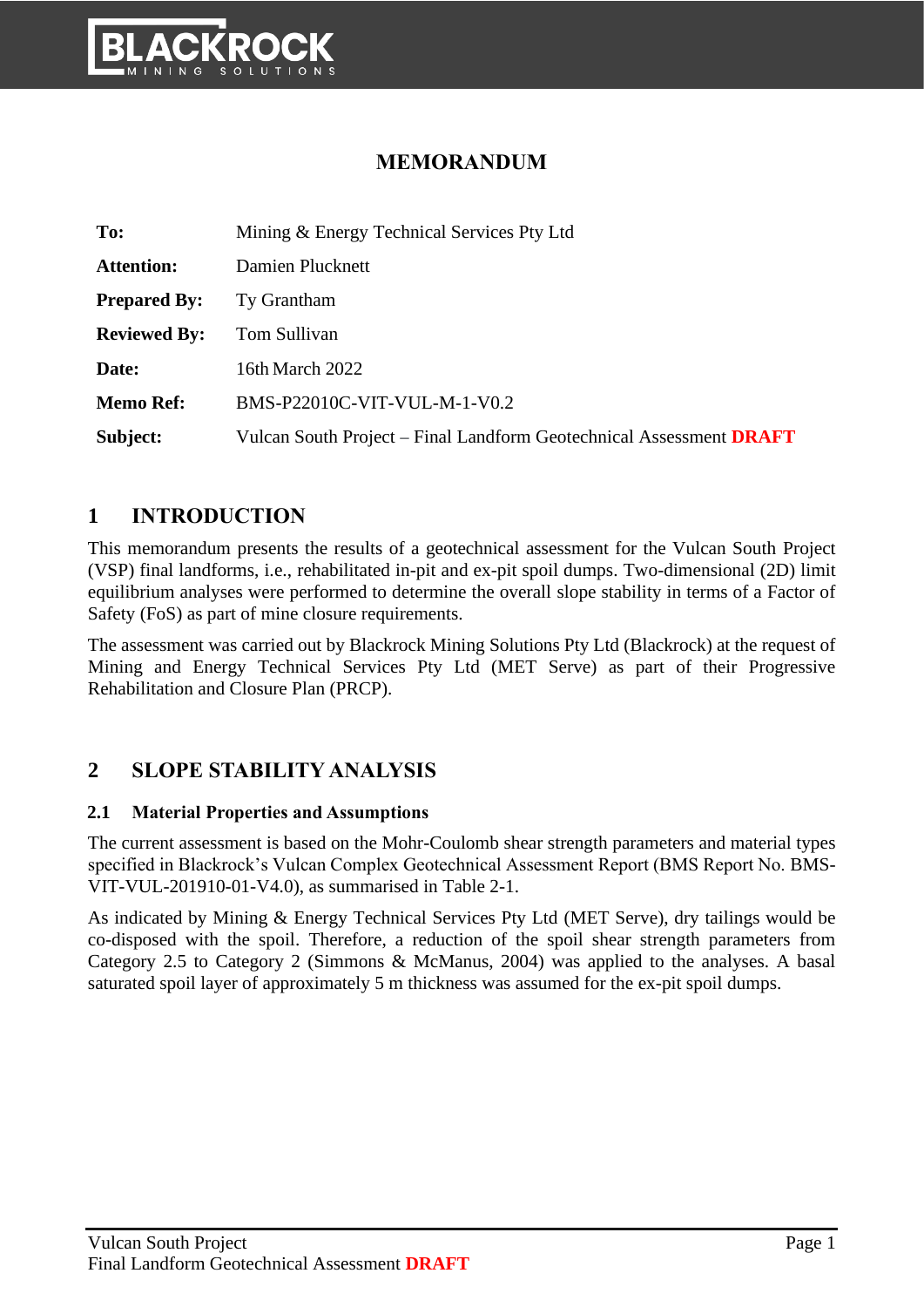<span id="page-1-0"></span>

| <b>Material Name</b>                        | Color | Unit<br>Weight (kN/<br>m3) | <b>Strength</b><br><b>Type</b> | Cohesion<br>(kPa) | Phi<br>(deg) | Water<br>Surface | <b>Hu Type</b>              |
|---------------------------------------------|-------|----------------------------|--------------------------------|-------------------|--------------|------------------|-----------------------------|
| <b>Tertiary and</b><br>Weathered<br>Permian |       | 23                         | Mohr-<br>Coulomb               | 50                | 30           | Water<br>Surface | Automatically<br>Calculated |
| Fresh Permian                               |       | 24                         | Mohr-<br>Coulomb               | 450               | 42           | Water<br>Surface | Automatically<br>Calculated |
| Cat $2.0$ (U)                               |       | 18                         | Mohr-<br>Coulomb               | 30                | 28           | Water<br>Surface | Automatically<br>Calculated |
| Cat 2.0 (S)                                 |       | 20                         | Mohr-<br>Coulomb               | 15                | 23           | Water<br>Surface | Automatically<br>Calculated |

| <b>Table 2-1: Mohr-Coulomb Shear Strength Parameters</b> |
|----------------------------------------------------------|
|----------------------------------------------------------|

#### **2.2 Design Geometry**

Final landform designs were provided to Blackrock by METServe on 23 February 2022. Rehabilitated dump slopes were designed to approximately 9° (1V:6H) in accordance with Queensland Government's regulations, as shown in [Figure 2-1](#page-1-1) to [Figure 2-3.](#page-2-0)

In-pit spoil dumps would be backfilled to natural ground level and then surcharged with additional spoil to final landform specifications.

[Figure 2-4](#page-3-0) and [Figure 2-5](#page-3-1) shows the sectional geometries of the in-pit and ex-pit spoil dumps.



<span id="page-1-1"></span>**Figure 2-1: Vulcan North Pit Final Landform Design – North Facing View Showing In-Pit Dump (Green) and Ex-Pit Dump (Blue) Footprints**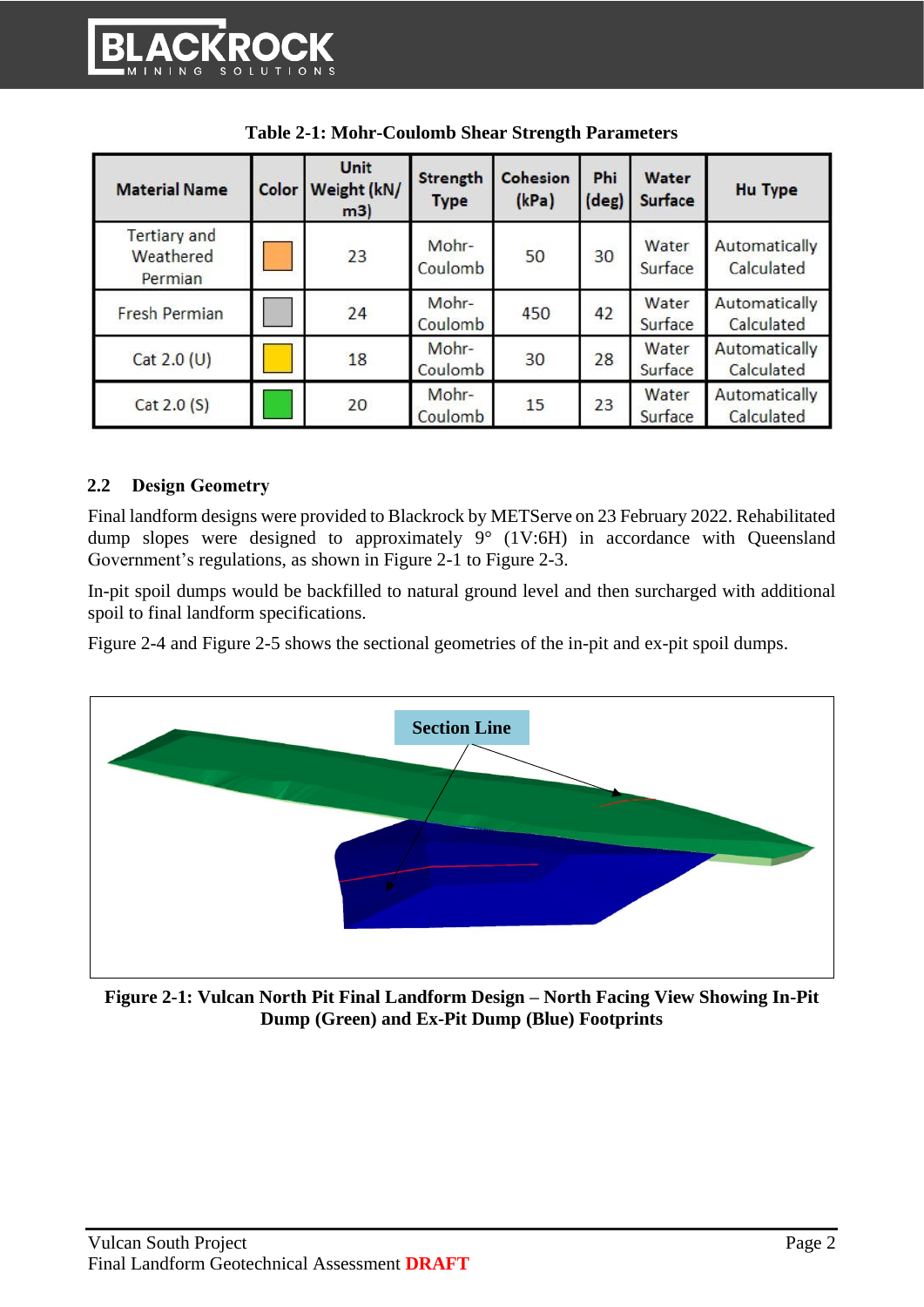



**Figure 2-2: Vulcan Main Pit Final Landform Design – North Facing View Showing In-Pit Dump (Green) and Ex-Pit Dump (Blue) Footprints**



<span id="page-2-0"></span>**Figure 2-3: Vulcan South Pit Final Landform Design – North Facing View Showing In-Pit Dump (Green) and Ex-Pit Dump (Blue) Footprints**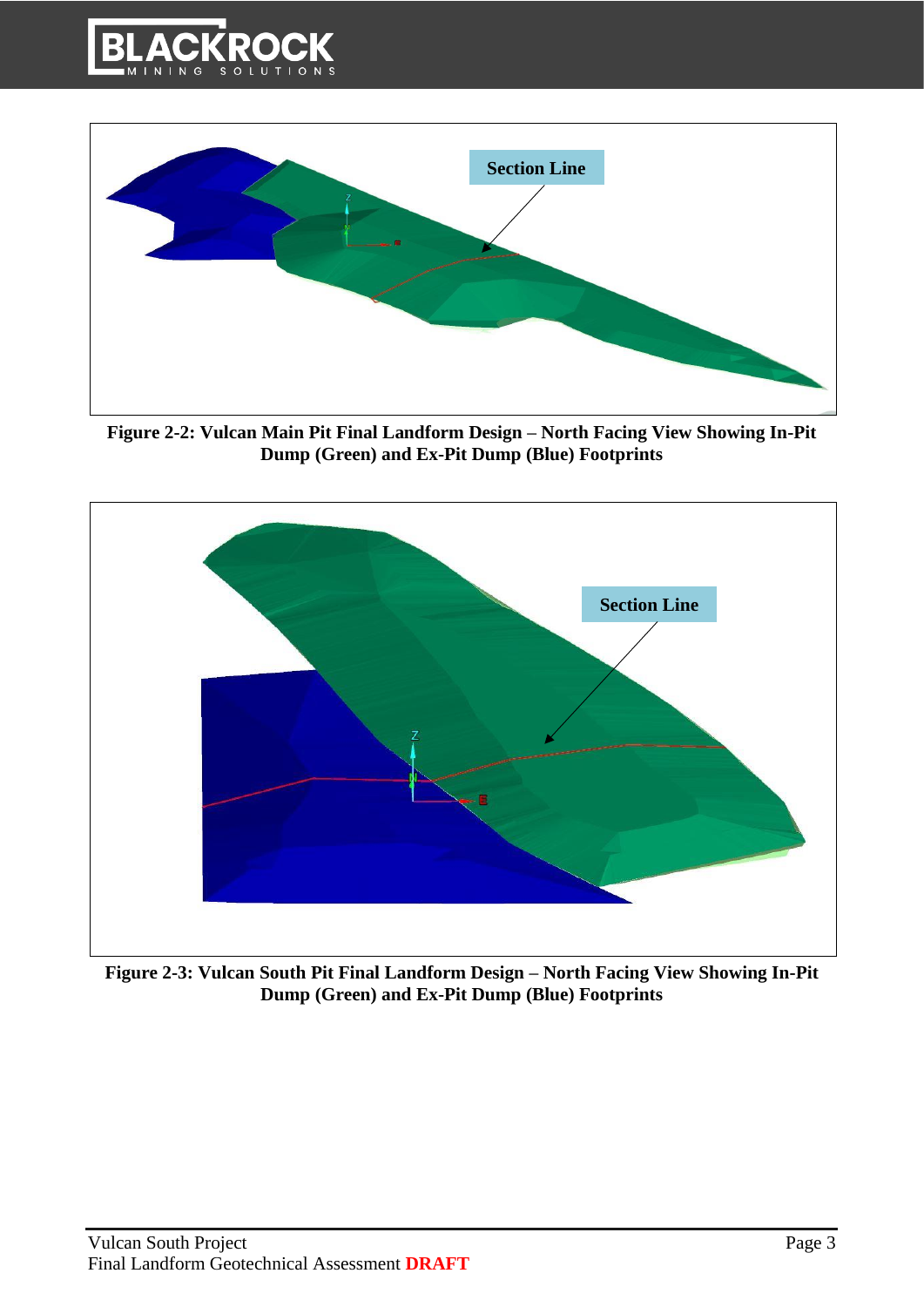



**Figure 2-4: Ex-Pit Spoil Dump Geometry**

<span id="page-3-0"></span>

**Figure 2-5: In-Pit Spoil Dump Geometry**

### <span id="page-3-1"></span>**2.3 Limit Equilibrium Analysis & Results**

Two-dimensional limit equilibrium analyses were assessed in terms of a circular failure mechanism acting through the unsaturated and saturated Category 2 spoil material for the in-pit and ex-pit spoil dumps, respectively.

The Category 2 material parameters are derived from the coal spoil shear strength framework developed by Simmons & McManus (2004). In this case, the estimated spoil category used for the analysis was Category 2, which generally comprises fine-grained, low plasticity spoil with larger clasts.

Analyses were made for representative cross-sections of the final landform (i.e., in-pit and ex-pit spoil dumps), as shown in [Figure 2-1](#page-1-1) to [Figure 2-3\(](#page-2-0)Section 2.2). Analyses were carried out using industrystandard 2D limit equilibrium methods in Slide2 (V9.020) developed by Rocscience.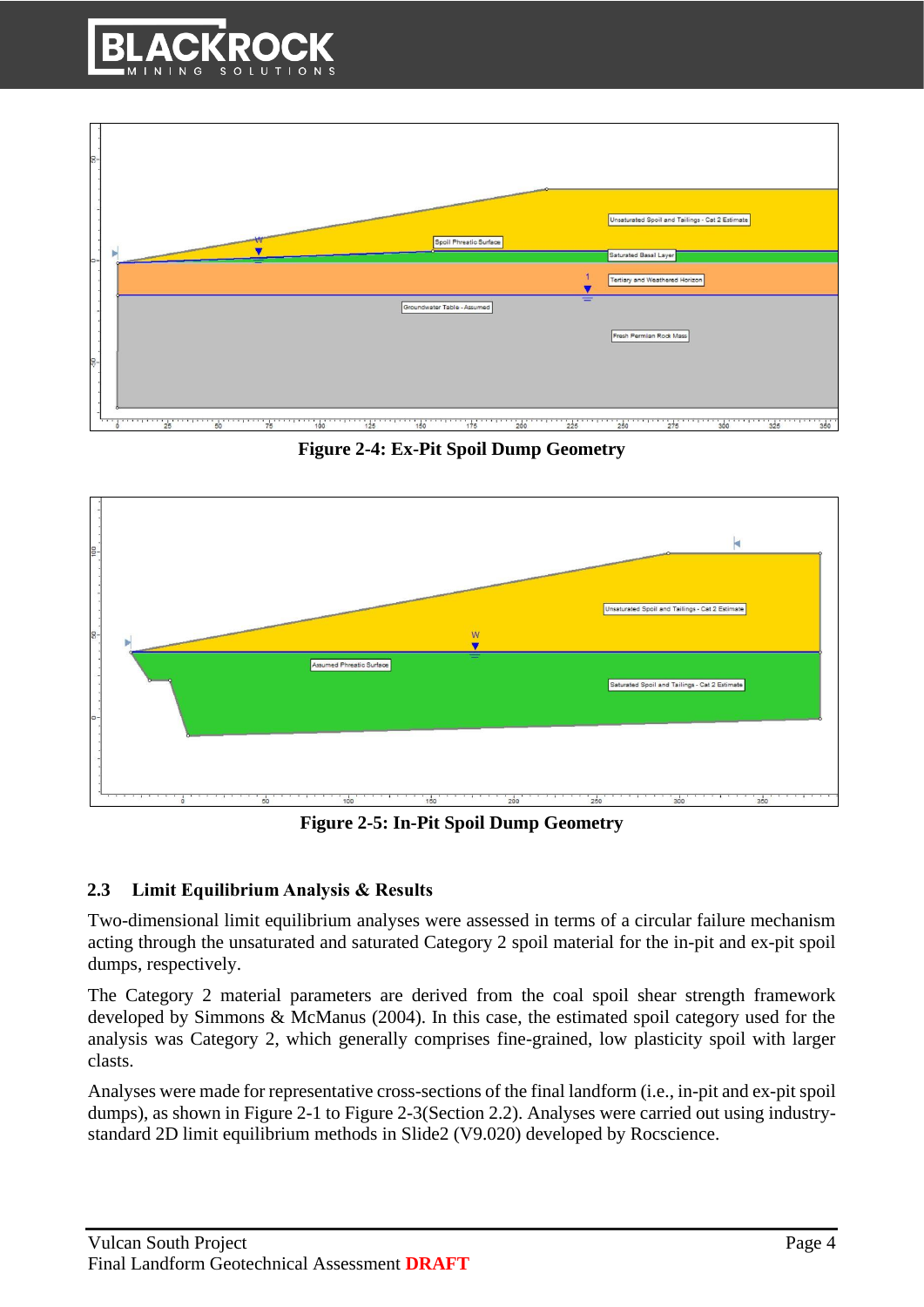The accepted Factor of Safety (FoS) criterion for final landform slopes is  $\geq$ 1.5. The FoS is a measure of driving forces versus resisting forces in a system, where a FoS of 1 equates to a 50% probability that failure will occur. FoS values >1 generally indicate that a system is likely to be geotechnically stable.

The analyses indicated critical FoS values between 2.56 and 4.03 for the in-pit and ex-pit dumps, respectively, using the General Limit Equilibrium/Morgenstern-Price (GLE/M-P) method. These results are considered satisfactory in terms of meeting final landform design acceptance and longterm geotechnical stability criteria.

The results of the limit equilibrium analyses are summarised in [Table 2-2,](#page-4-0) and presented in [Figure](#page-4-1)  [2-6](#page-4-1) to [Figure 2-11,](#page-7-0) for in-pit and ex-pit dump final landforms from Vulcan North Pit to Vulcan South Pit.

<span id="page-4-0"></span>

| <b>Final Landform</b>                                                    | <b>Failure</b><br><b>Surface</b> | <b>Search</b><br><b>Method</b> | FoS  |
|--------------------------------------------------------------------------|----------------------------------|--------------------------------|------|
| <b>Vulcan North - Ex-Pit Dump</b>                                        |                                  | Auto-Refine                    | 3.48 |
| <b>Vulcan North - In-Pit Dump</b>                                        | Circular                         |                                | 3.01 |
| <b>Vulcan Main - In-Pit Dump</b>                                         |                                  |                                | 2.56 |
| <b>Vulcan Main - Ex-Pit Dump</b>                                         |                                  |                                | 3.99 |
| <b>Vulcan South - In-Pit Dump</b>                                        |                                  |                                | 3.14 |
| <b>Vulcan South - Ex-Pit Dump</b><br>C <sub>I</sub> E/M D E <sub>0</sub> |                                  |                                | 4.03 |

### **Table 2-2: VSP Final Landform Slope Stability Analysis Results**

GLE/M-P FoS reported



<span id="page-4-1"></span>**Figure 2-6: Vulcan North Pit – In-Pit Dump – Final Landform – Circular Failure (Auto-Refine) – FoS 3.01 (GLE/M-P)**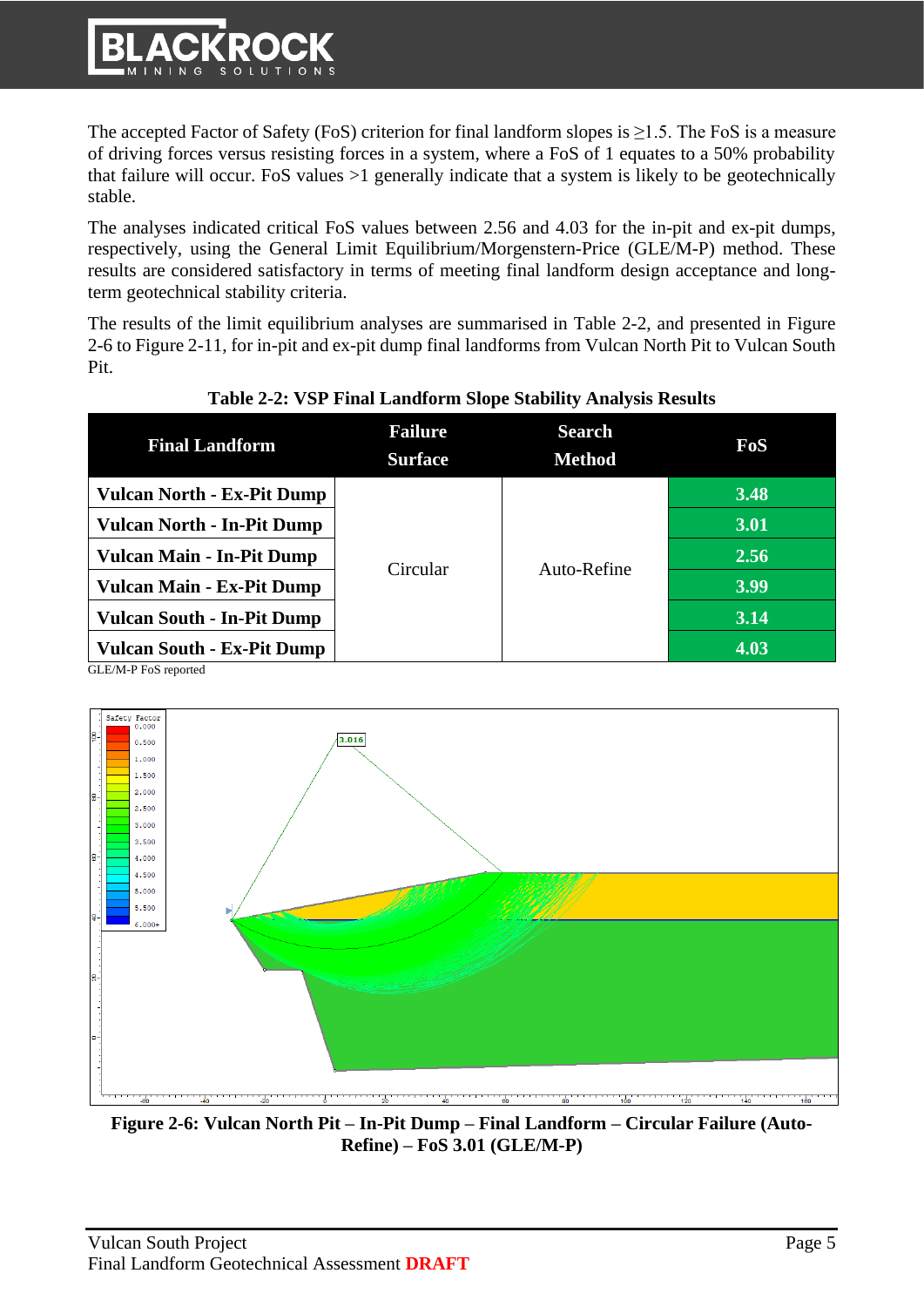



**Figure 2-7: Vulcan North Pit – Ex-Pit Dump – Final Landform – Circular Failure (Auto-Refine) – FoS 3.48 (GLE/M-P)**



**Figure 2-8: Vulcan Main Pit – In-Pit Dump – Final Landform – Circular Failure (Auto-Refine) – FoS 2.56 (GLE/M-P)**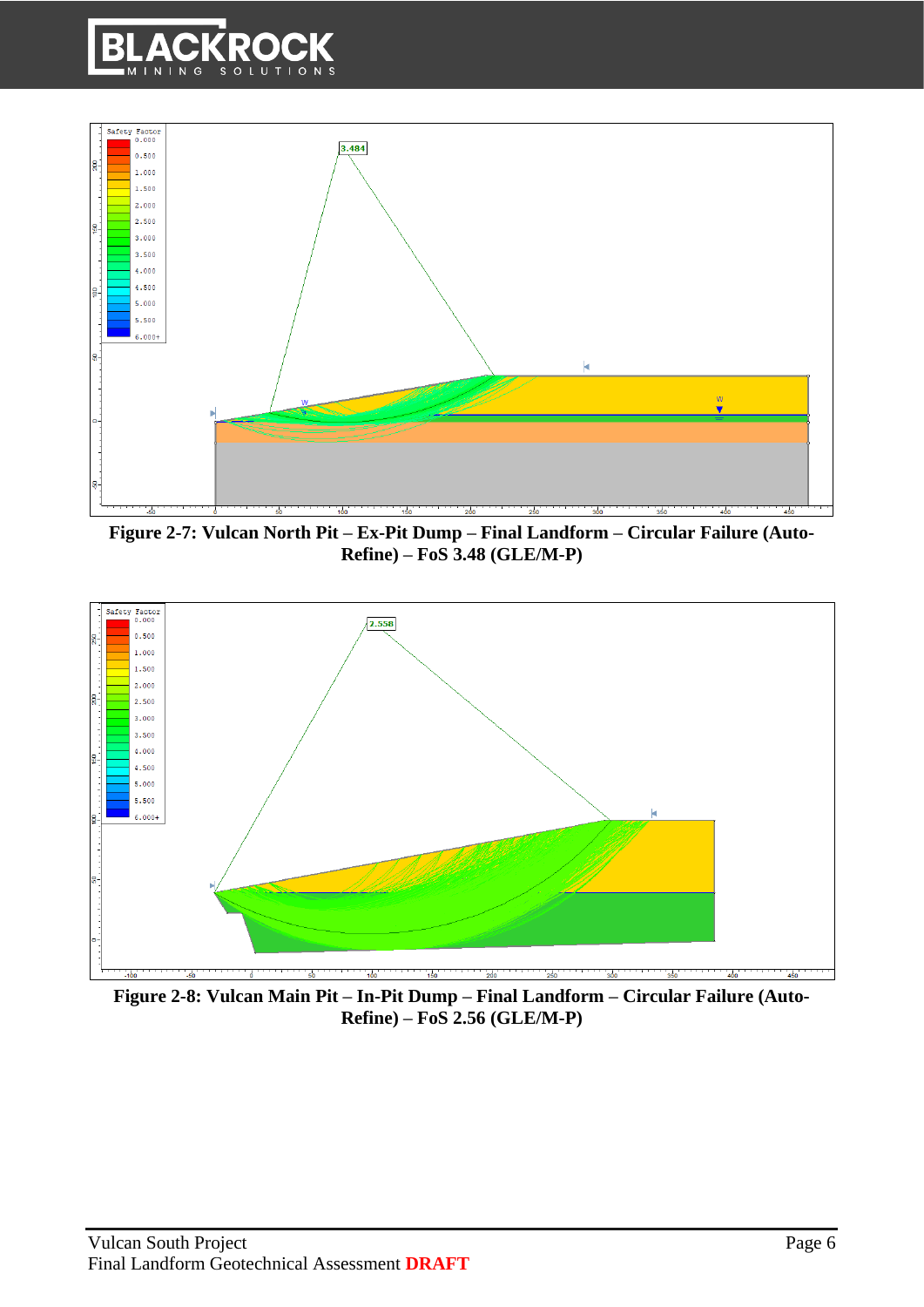



**Figure 2-9: Vulcan Main Pit – In-Pit Dump – Final Landform – Circular Failure (Auto-Refine) – FoS 3.99 (GLE/M-P)**



**Figure 2-10: Vulcan South Pit – Ex-Pit Dump – Final Landform – Circular Failure (Auto-Refine) – FoS 4.03 (GLE/M-P)**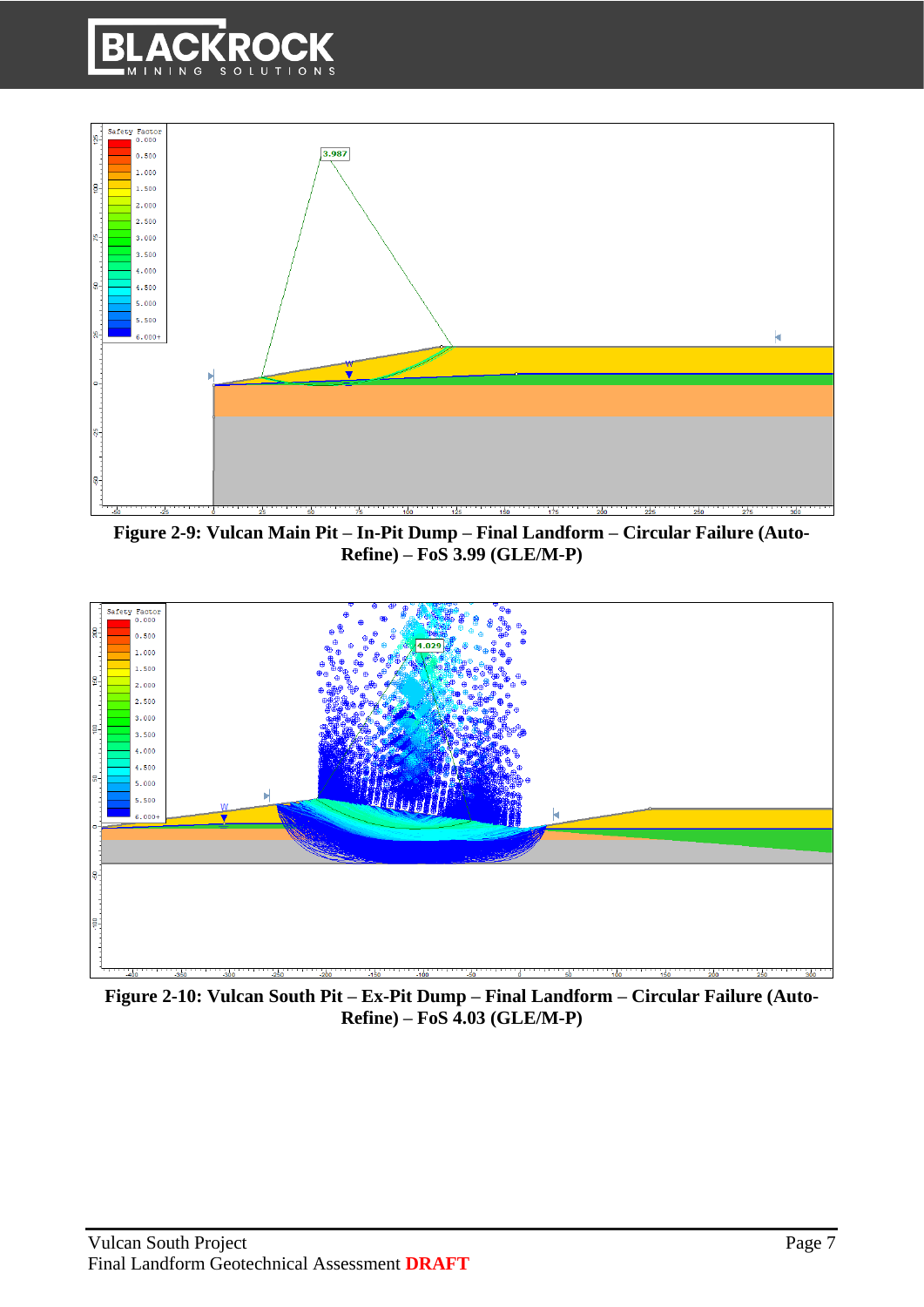



<span id="page-7-0"></span>**Figure 2-11: Vulcan South Pit – In-Pit Dump – Final Landform – Circular Failure (Auto-Refine) – FoS 3.14 (GLE/M-P)**

## **3 CONCLUSIONS**

It can be concluded from the 2D limit equilibrium analyses that:

- In-pit and external spoil dumps were assessed to be geotechnically stable, based on the assumptions and final landform designs provided by METServe; and
- The proposed final landform design exceeds the minimum FoS of 1.5 for long-term stability, based on the assumptions, and is therefore acceptable from a geotechnical perspective.

### **4 REFERENCES**

**Blackrock Mining Solutions Pty Ltd (Blackrock) (2019)**. "Vulcan Mine Complex Geotechnical Assessment". Report ref: BMS Report No. BMS-VIT-VUL-201910-01-V4.0, 27<sup>th</sup> August 2021.

**Rocscience, Inc (2021)**. Slide2 v9.020. Available from www.rocscience.com.

**Simmons, JV & McManus DA (2004)**. "Shear Strength Framework for Design of Dumped Spoil Slopes for Open Pit Coal Mines". Proceedings of *Advances in Geotechnical Engineering: The Skempton Conference*, Jardine RJ, Potts, DM & Higgins KG (eds), Vol 2, 981-991, Thomas Telford, 2004.